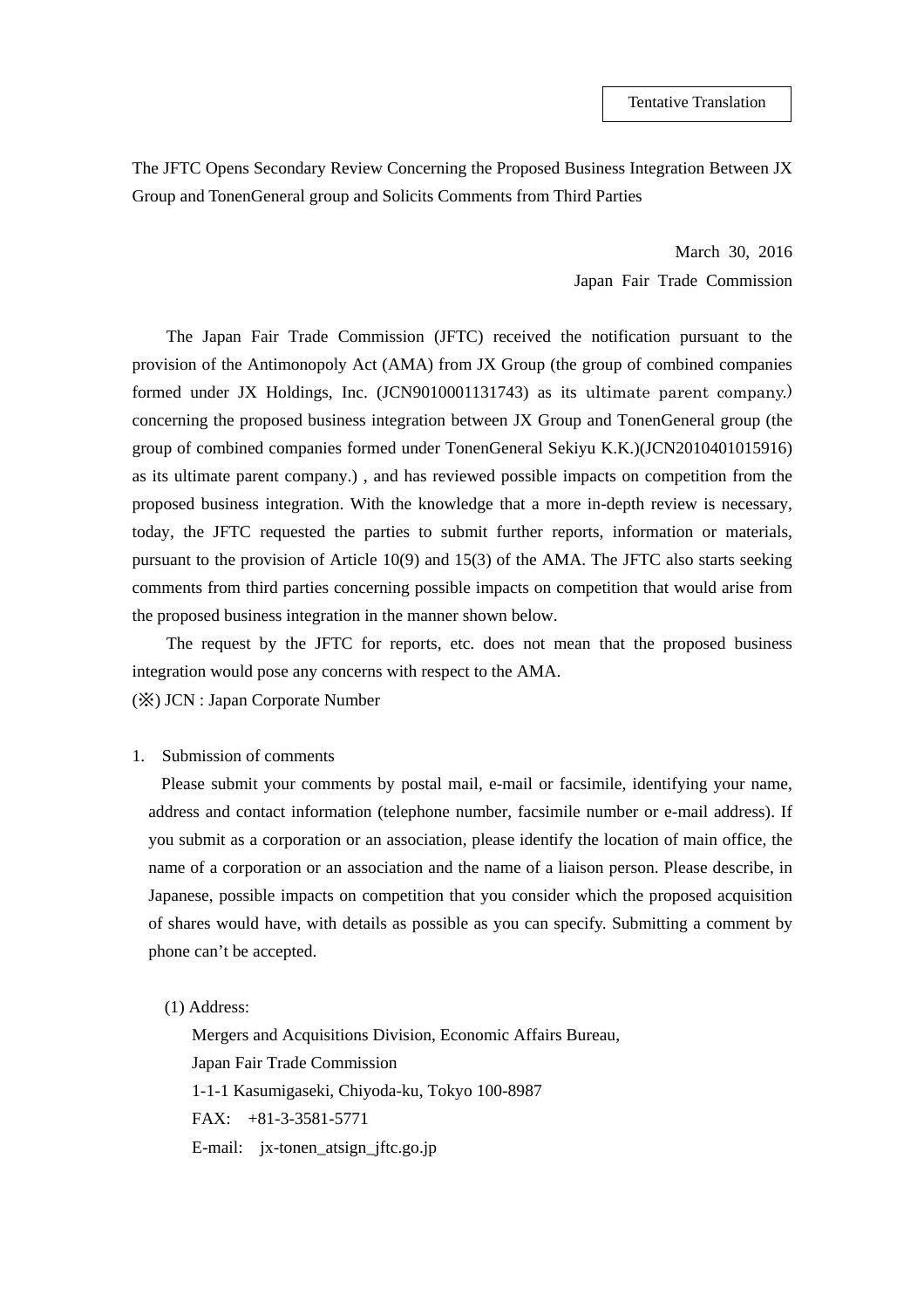(Please replace "\_atsign\_" with "@", when you send an e-mail.)

## (2) Due date

May  $2<sup>nd</sup>$ , 2016, no later than 6 p.m. (GMT+9)

## 2. Privacy policy

Comments received will be used only for the purpose of reviewing the proposed business integration, and will not be disclosed to the others including the parties in the form of containing any identifiable information. Please note that the JFTC will not make individual responses to the comments.

The JFTC asks for your identification and contact information, for the communication purpose where any clarifications may be needed on your comments. The information provided will not be used for any other purposes.

## (Reference)

 Both JX Group and TonenGeneral group mainly operate in the business of the refining and sale of refined petroleum products.

## (Footnote)

The JFTC has been authorized to conduct reviews on whether business combination plans may be substantially to restrain competition in particular fields of trade by following procedures prescribed in the AMA. When a notifying corporation submits the notification form to the JFTC and the JFTC receives it, the notifying corporation is prohibited from effecting the planned business combination in question until the expiration of the 30-day waiting period from the date of receipt of the said notification. During the waiting period, concerning the business combination in question, the JFTC will normally either; (1) judge that the said business combination is not problematic in light of the AMA, or; (2) judge that more detailed review is necessary and request submission of the necessary reports, information or materials.

In the case of (1) above, to improve transparency of the review of business combination, the JFTC shall give notification to the effect that it will not issue a cease and desist order.

In the case of (2) above, the period when the JFTC may give notice prior to cease and desist order shall be extended until 120 days after the date of receipt of the notification or 90 days after the date of receipt of all reports etc., whichever is later. In case the JFTC judges in this extended period that the business combination plan in question is not problematic in light of the AMA, it shall give notification